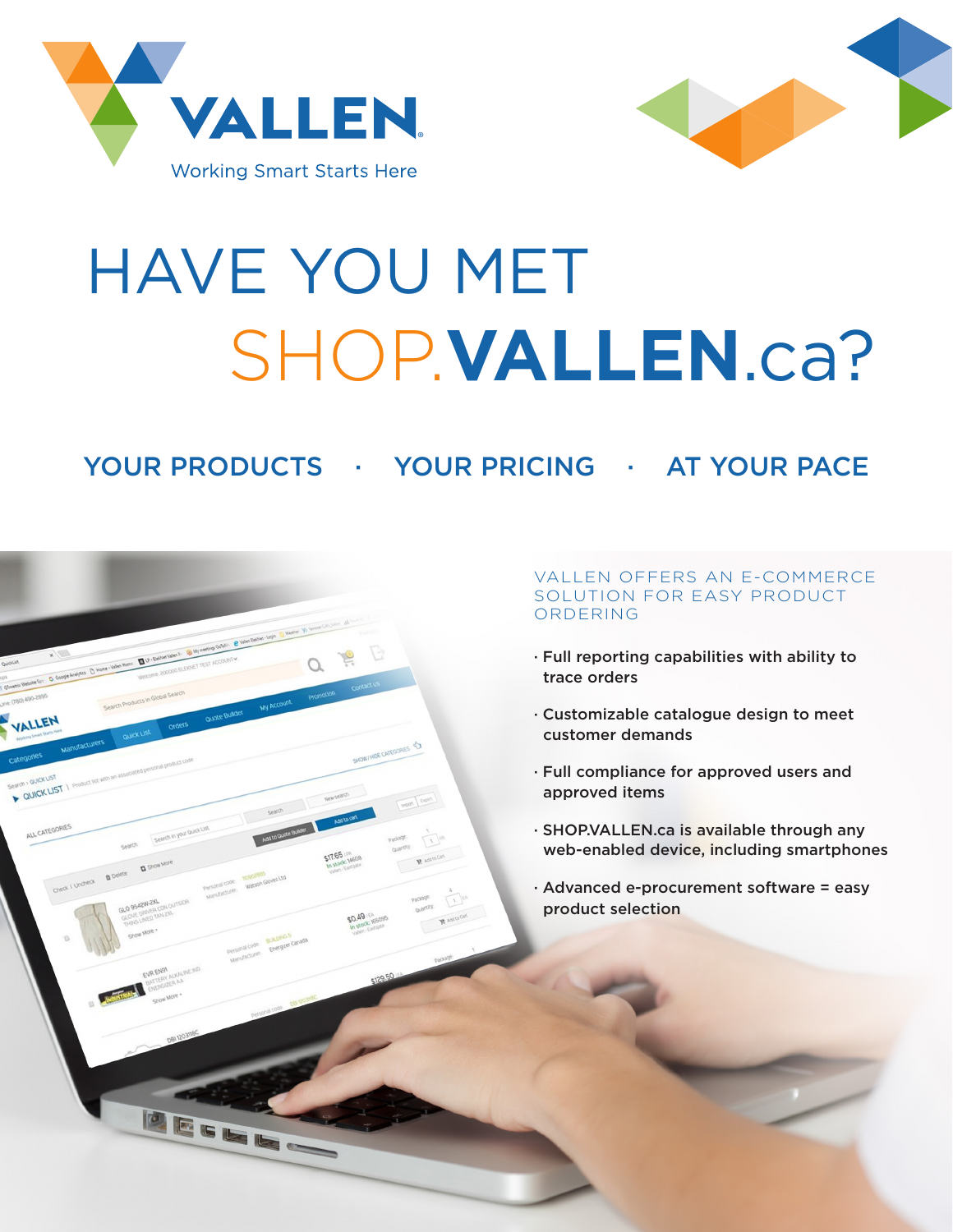



## ® Frequently Asked Questions SHOP**VALLEN**



# SHOP.VALLEN.ca FAQ

## ACCOUNTS

- 1) I do not have an account with Vallen, how do I go about getting one?
	- Contact your closest Vallen branch, our branch map is located at http://vallen.ca/locations
- 2) I have a Vallen account, how do I get access to SHOP.VALLEN.ca?
	- Head over to **vallen.ca/register** to fill out the registration form
- 3) Once I ask for a login and password for SHOP.VALLEN.ca, how long will it take to gain access?
	- This depends on the setup your company requires. SHOP.VALLEN.ca can be used through the web version you have found, or can be linked to your internal purchasing software.
	- If you are using the web version depending on how many company users are being requested, expect a turnaround of around 1-2 business days to ensure that everything is set up properly.
	- If you are connecting SHOP.VALLEN.ca through your internal purchasing software this requires some collaboration between our IT department and yours, to ensure that our systems will properly connect with each other. This process, including user setup, can take anywhere from 7 days to 2 weeks depending on the complexity of the setup.

#### 4) Are the username and password case-sensitive?

- SHOP.VALLEN.ca usernames and passwords are not case-sensitive.
- PLEASE NOTE: 5 incorrect password attempts will require that you reset your password the link to do so is on the **http://shop.vallen.ca** page.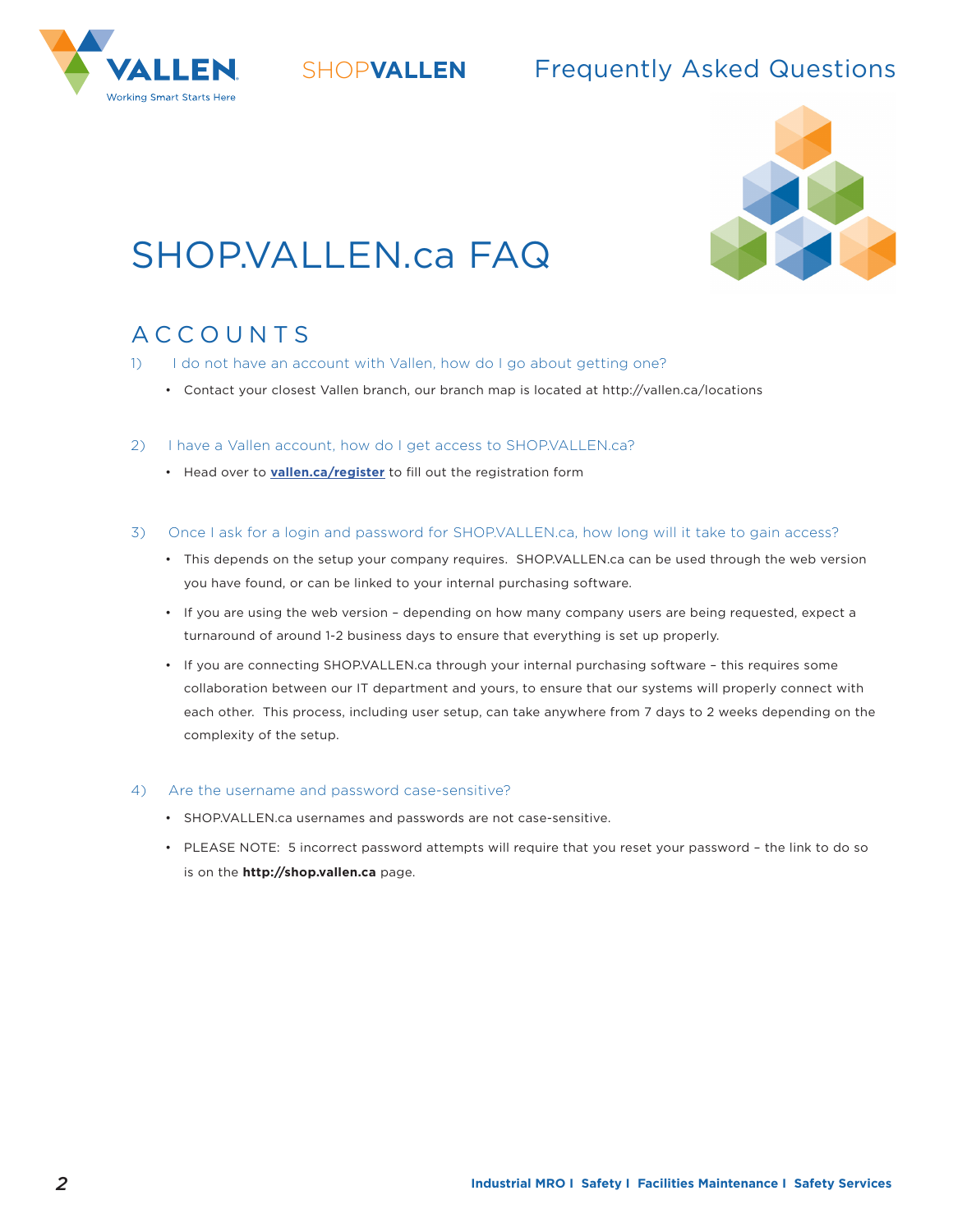## Frequently Asked Questions SHOP**VALLEN**



#### 5) I have forgotten my password, how do I get a new one?

- The login page at **http://shop.vallen.ca** has a Reset Password link underneath the language selection area near the login boxes. Enter the e-mail address you signed up for SHOP.VALLEN.ca under. You will be emailed a link to reset your password – it should appear in your email seconds after requesting it, if it does not, please check your spam or junk mail folders in case your email server handles it in that fashion. If for some reason this does not function as intended, please email **ecomm@vallen.ca** or call **1-855-353-5638**
- 6) I have a very large number of items that I would like to add to the Quick List, and I do not have time to enter them. Are you able to do this for me?
	- We can do this on your behalf; our preference is to receive an Excel document with part number and your desired personal code, as this will facilitate quicker data entry.
- 7) I need to make changes to user access based on business needs, who do I contact?
	- Please send an email to **ecomm@vallen.ca** and we will make the changes for you.

## PRODUCTS

- 8) I can only access some of the products that I see in your catalogue, why is that?
	- SHOP.VALLEN.ca has the ability to show all products readily available through Vallen. However, the availability of product choice per user is based on the request from whoever oversees your purchasing decisions. You will need to contact them if you would like to see more products. If this function has already been requested, please email **ecomm@vallen.ca** to have this changed over.
- 9) The product that we look for is something we know as a different name, what can we do?
	- If it is not populated already, use the Personal Code for the product for the name of the product.
	- We are able to add synonyms to SHOP.VALLEN.ca to allow customers to search by other industry accepted names, please email **ecomm@vallen.ca** with any suggestions. Please include the part number if possible.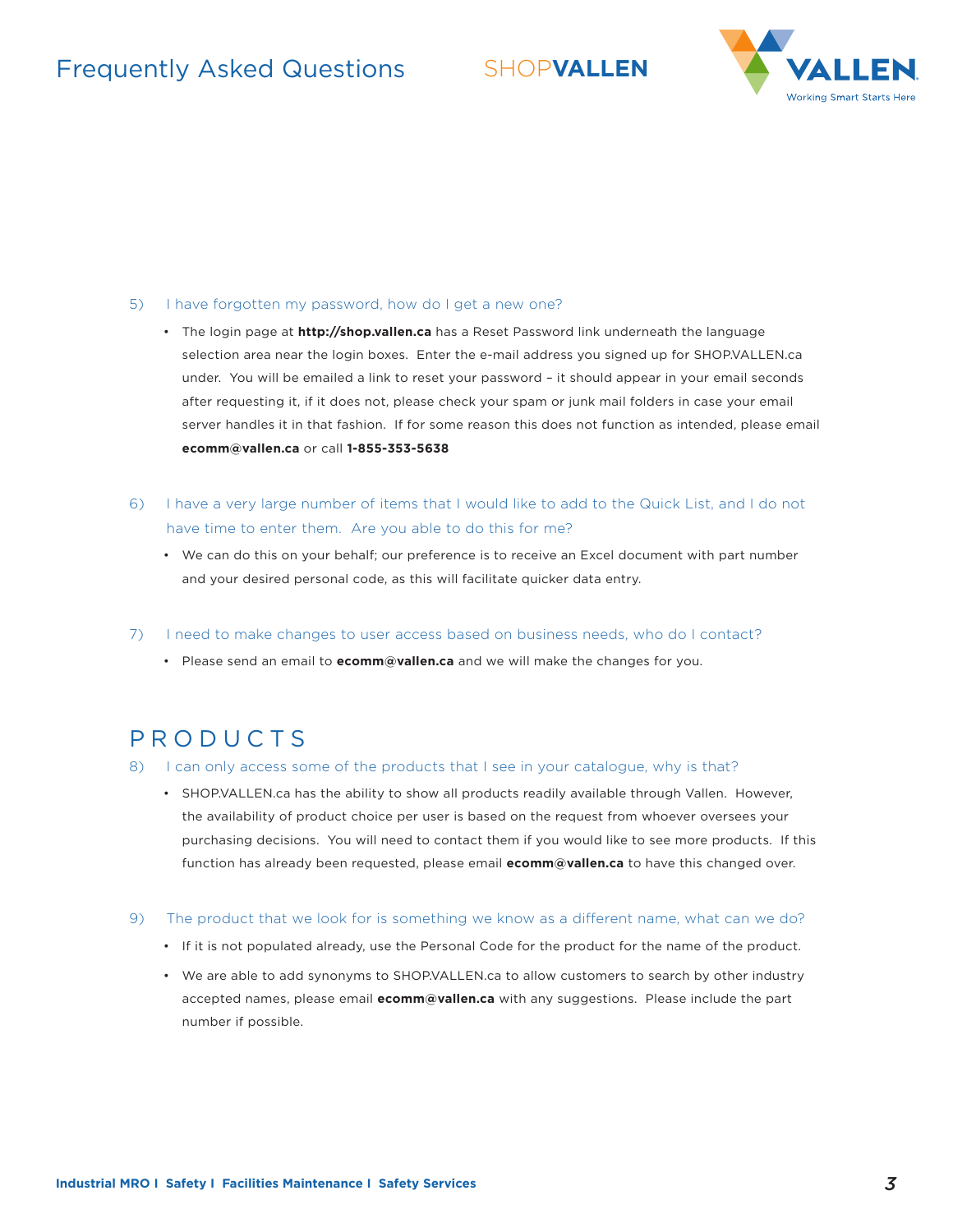

- ® Frequently Asked Questions SHOP**VALLEN**
- 10) I want a product that I can't find on your site even though I am allowed to see everything, can you still help me?
	- SHOP.VALLEN.ca has access to all items that we have listed in our system, but we are often able to obtain non-stock items if customers are in need. Please contact your local branch for details.
- 11) The product I see does not have a clear enough picture or no picture at all.
	- Our pictures are constantly being updated as we get pictures from our suppliers but if you would like alternate pictures, please email **ecomm@vallen.ca** or contact your local branch and we will work to find something that will be of use to you.
- 12) I would like more information on a product than I see in the description.
	- Many products will have a Documentation pdf beside the product image on the product page this will often have further information that may assist.
	- If that is not what you're looking for, please contact your local branch or your sales representative.
- 13) In the documentation pdf, I have found a product I would like to purchase, but I cannot find it in SHOP.VALLEN.ca. Does that mean I cannot purchase it from Vallen?
	- We can usually acquire any item from the documentation file; we just may not have it as a stocking item. Please contact your sales representative or your local branch for further information.
- 14) I've found a product that I may like to purchase, but would like to know other similar product options you offer.
	- Below specifications in product detail, you will find substitutions. Your local branch or sales representative can also make good suggestions based on what you are using the product for.

## ORDERING

- 15) How do I place an order?
	- There are several ways to start an order in SHOP.VALLEN.ca, all fill your shopping cart where you can complete the order. In each case, you can add, change, or delete products prior to completing the order.
	- Each product search or product detail page will have an option to add them to the shopping cart.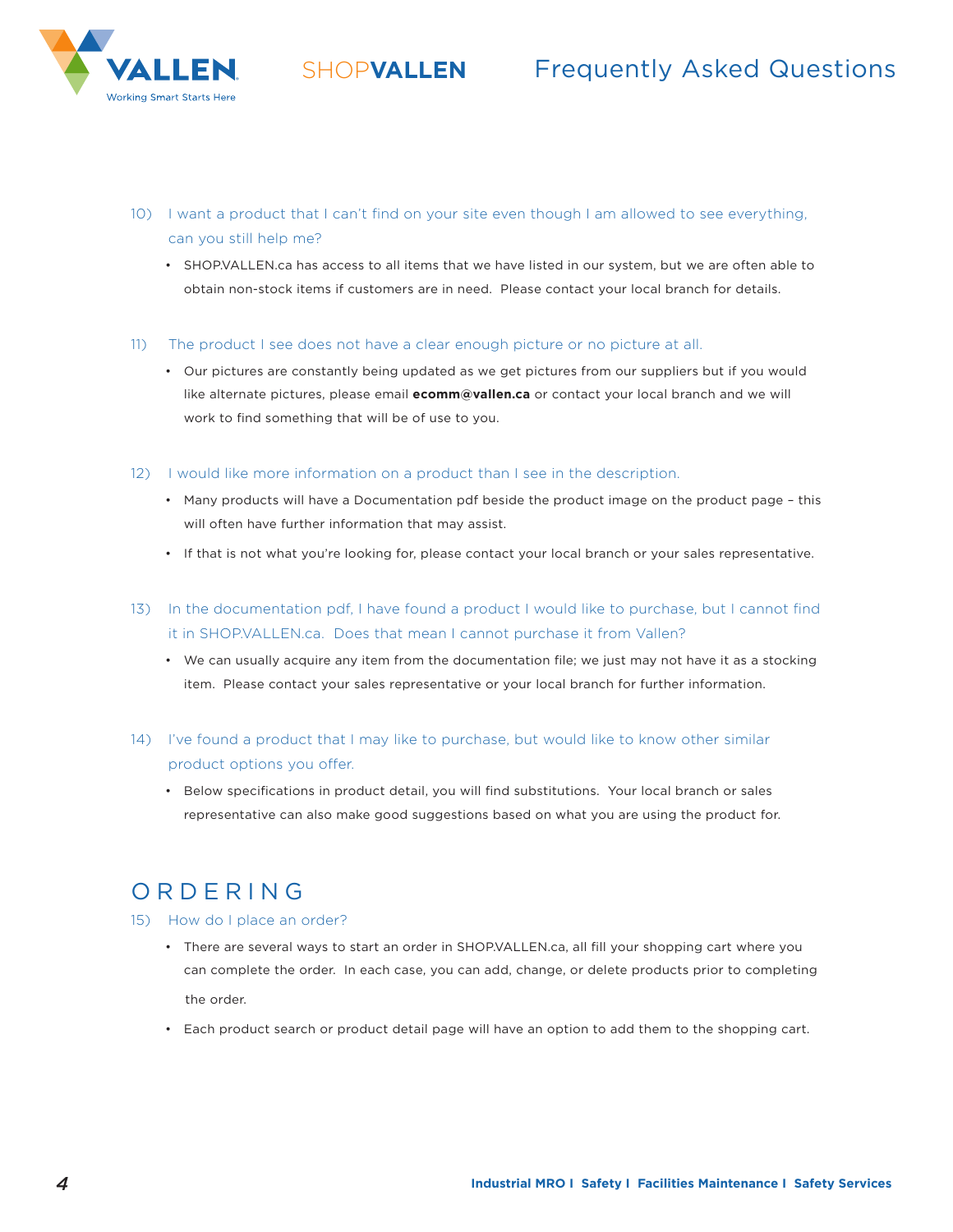## **Frequently Asked Questions**

## SHOP**VALLEN**



- If you have created a template for commonly ordered goods, you can access this at Order Template and immediately populate your shopping cart with these goods.
- From Order History, you can look up any previous order and Add to Cart is an option in each.
- Click on Import Order to either import an Excel file or copy and paste an applicable product list. Instructions for each are located within Import Order in SHOP.VALLEN.ca.

#### 16) What did I order on <insert date here>?

• Go to Order History to find this information.



#### 17) I need to change my order from what I have submitted, how do I do that?

- Once an order has been submitted through SHOP.VALLEN.ca, you will have to contact the appropriate branch to make any changes. On submission this contact information will be shown in full. Order History also contains this information, along with your order confirmation email if you have enabled that in options.
- 18) I have created an order, but need someone else in our company to approve the items and quantities prior to ordering, how can I send them the order but keep the cart?
	- In the Shopping Cart page, there is a Save Cart button from there you can enter your email address along with the email address to send it to, and save the cart as an order template. For your own convenience, ensure that you name it properly so you can find it easily when you get the approval.
	- This feature will also allow you to create multiple carts in case you have to make several distinct orders or need approvals from different sources. Once you complete each order you can go back into Order Template and delete the saved orders if you wish.
	- If you require approval on all orders, e-mail us at **ecomm@vallen.ca** and we can set your account to have this as default.
	- If email is unavailable or undesirable, you may also print the order using the Print Cart button.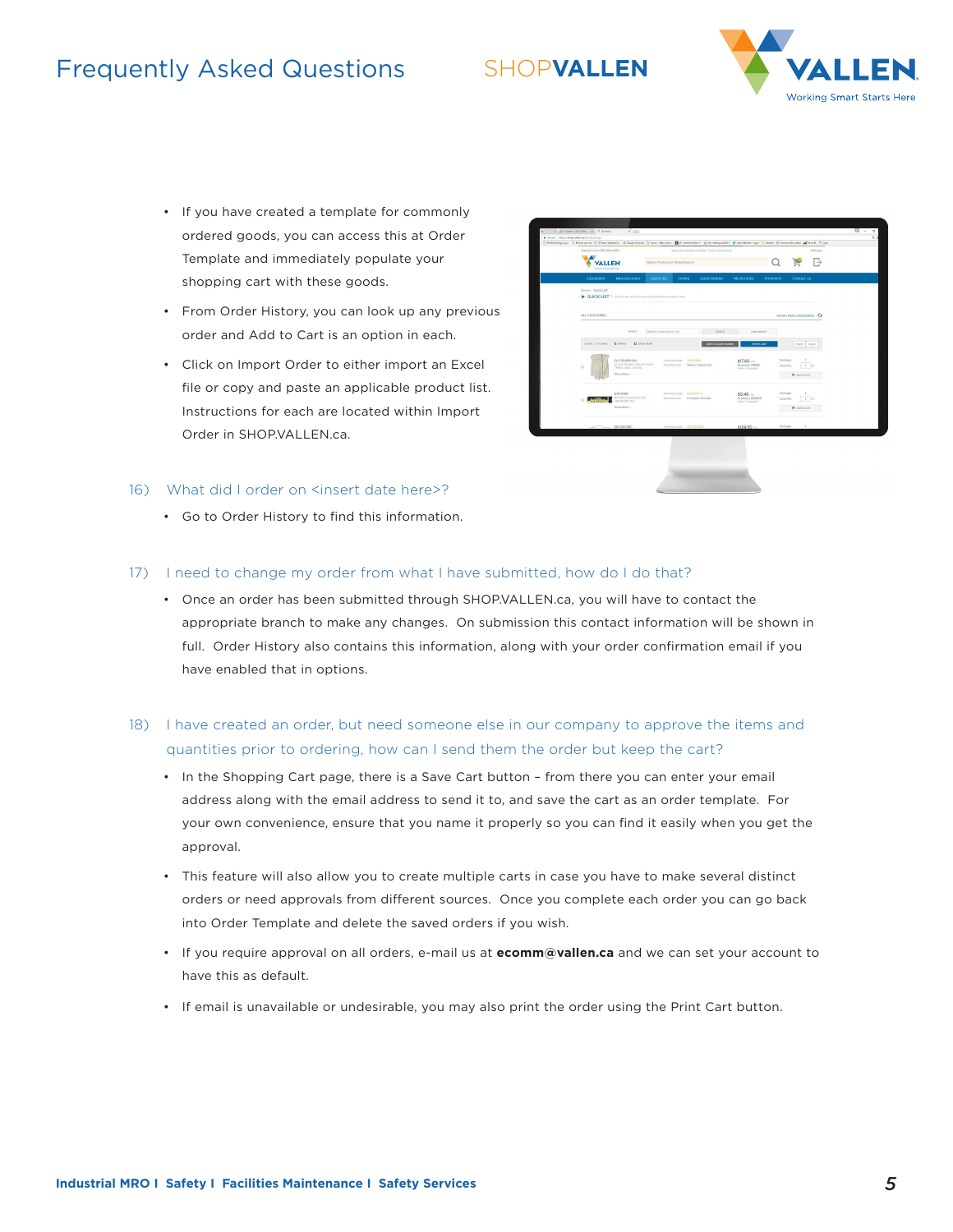



- 19) I want to complete my order, but the Checkout button is greyed out and I cannot access it, how can I do that?
	- You must click the Price and Availability button prior to clicking Checkout. This step ensures that your specific pricing is captured, and also ensures that our inventory availability is up to date – it is possible that in the space where you added items to the cart and your checkout time that we have sold out of the product, this will help avoid problems if you need the product quickly.

## 20) In the cart, I see three checkboxes, for Multiple Warehouse, Accept quantity break, and Keep back order. What are these fields for?

- Every customer has different business needs for ordering, these three fields allow for some of these variances, and should match what we have for you in the system.
- Multiple Warehouse if you have access to several branches in SHOP.VALLEN.ca, you can order from more than one to get your entire order.
- Accept quantity break assuming you would like to only order entire packages of a product, uncheck this box.
- Keep back order there are times where we do not have any stock on a product in your cart. The Keep back order checkbox, when checked, allows the order to be processed as normal, with the items coming to you once stock arrives.

#### 21) I need this order to be billed as usual, but sent to a completely different address.

• You may go to Address List in the menu and create a new address to send the items to. Contact name and telephone are not mandatory fields, but are very helpful for us in case the site is difficult for the shipper to find.

#### 22) The Transport Mode says Delivery – how will this be delivered?

• In our internal systems we would have your default shipping method along with the appropriate carrier if applicable. If you require something different than normal, please ensure that you enter it in the notes field in the page after Checkout, or contact your branch immediately after submitting the order.

#### 23) For orders for pickup, will I be notified when the items are ready?

• Branches will usually call when your order is ready for pickup, but for fastest response please feel free to call the branch to verify the time.